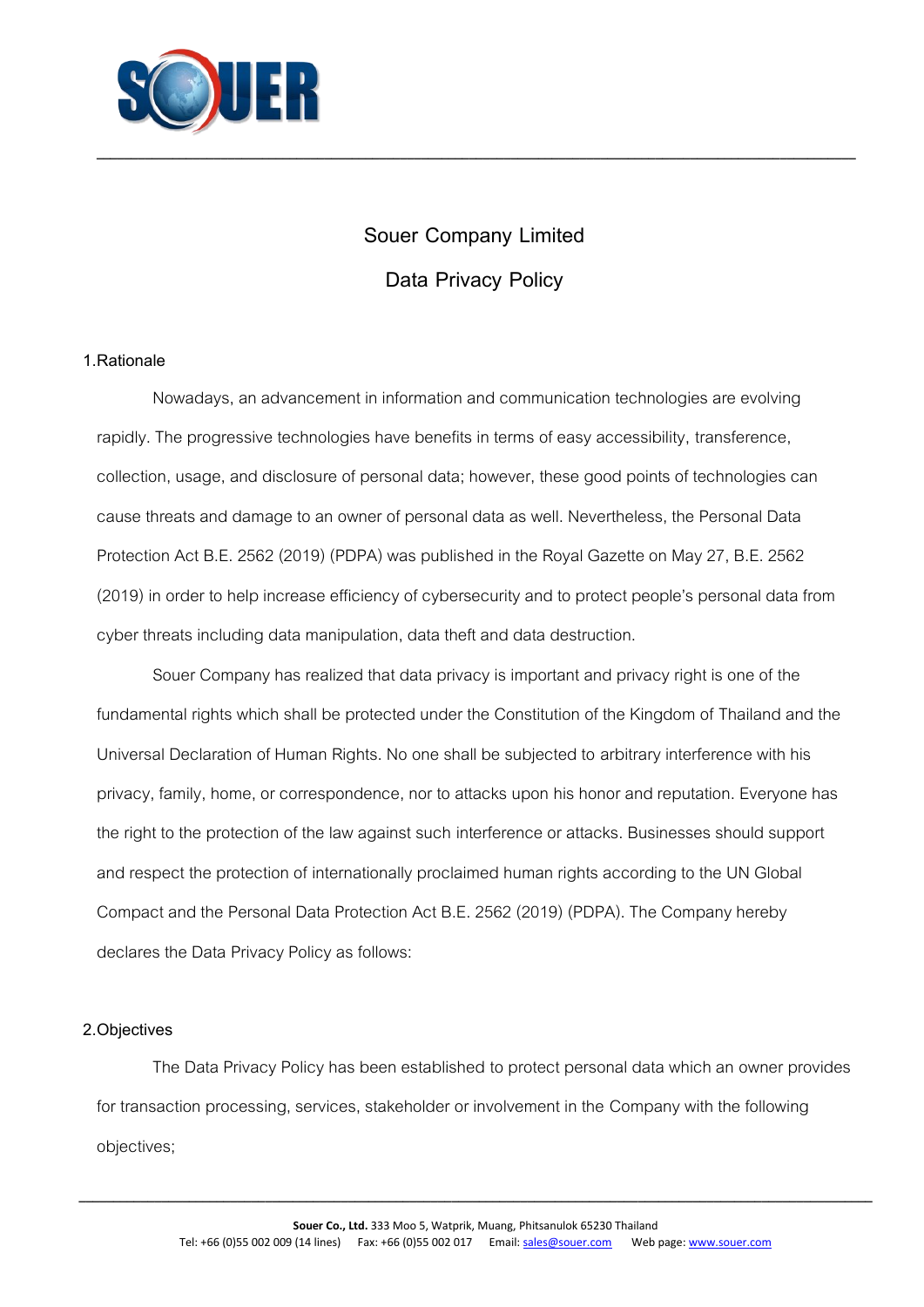

2.1 To define roles and responsibilities of business units, executives, employees relating to the personal data

**\_\_\_\_\_\_\_\_\_\_\_\_\_\_\_\_\_\_\_\_\_\_\_\_\_\_\_\_\_\_\_\_\_\_\_\_\_\_\_\_\_\_\_\_\_\_\_\_\_\_\_\_\_\_\_\_\_\_\_\_\_\_\_\_\_\_\_\_\_\_\_\_\_\_\_\_\_\_\_\_\_\_\_\_\_\_\_\_\_\_\_\_\_\_\_\_\_\_\_\_\_\_\_\_\_\_\_\_\_\_**

- 2.2 To set up procedures or measures for ensuring the security of personal data protection
- 2.3 To create guidelines for employees involved with the personal data
- 2.4 To ensure the security of the personal data to any persons, customers, business partners, users, stakeholders, and any other people in relation to the personal data

#### **3. Scope**

This announcement applies to all committees, directors, executives, and employees of Souer Company Limited as well as business partners, suppliers, service providers and stakeholders. And this announcement applies to all of the Company's activities and operations in relation to the personal data.

#### **4. Definitions**

| Company        | Souer Company Limited                                       |
|----------------|-------------------------------------------------------------|
| Personal Data  | any information relating to a Person, which                 |
|                | enables the identification of such Person, whether directly |
|                | or indirectly, but not including the information of the     |
|                | deceased Persons                                            |
| Sensitive Data | Personal Data which are sensitive and likely to             |
|                | lead to discrimination including racial origin, religious   |
|                | beliefs, sexual orientation, criminal record, health        |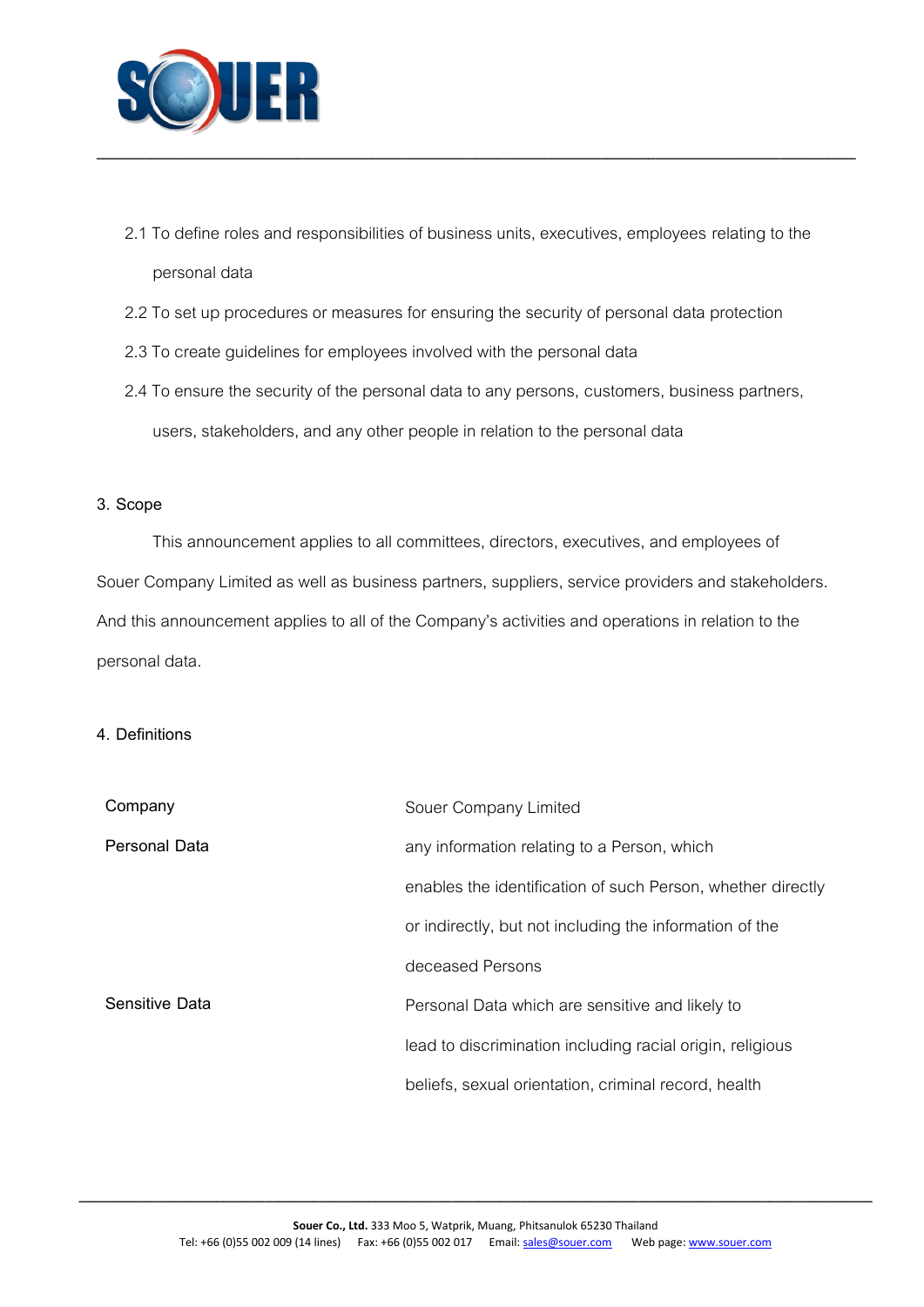

|                             | information, disability, biometric data or any data in        |
|-----------------------------|---------------------------------------------------------------|
|                             | accordance with the law                                       |
| Data Subject                | Person who is the owner of the Personal Data,                 |
|                             | for example customers, business partners and                  |
|                             | employees                                                     |
| Data Controller             | a natural or juristic person authorized to make decisions on  |
|                             | the collection, usage, or disclosure of the Personal Data.    |
|                             | This person is the Company or business unit or employee       |
|                             | who is responsible for the Personal Data                      |
| Data Processor              | a natural or juristic person who collects, uses, or           |
|                             | discloses the Personal Data by order of or on behalf of the   |
|                             | Data Controller. This person is business partner, third-party |
|                             | person or company hired by the Company.                       |
|                             |                                                               |
| Person with Lack of Ability | minor, incompetent person or quasi                            |
|                             | incompetent person under the Civil and Commercial Code        |
| Data Protection Officer     | a person who is appointed by the Company as the Data          |
|                             | Protection Officer (DPO) in accordance with the Personal      |
|                             | Data Protection Act B.E. 2562 (2019)                          |
| Data Protection Coordinator | a person who is appointed as the Data Protection              |
|                             | Coordinator (DPC) in accordance with this policy              |

**\_\_\_\_\_\_\_\_\_\_\_\_\_\_\_\_\_\_\_\_\_\_\_\_\_\_\_\_\_\_\_\_\_\_\_\_\_\_\_\_\_\_\_\_\_\_\_\_\_\_\_\_\_\_\_\_\_\_\_\_\_\_\_\_\_\_\_\_\_\_\_\_\_\_\_\_\_\_\_\_\_\_\_\_\_\_\_\_\_\_\_\_\_\_\_\_\_\_\_\_\_\_\_\_\_\_\_\_\_\_**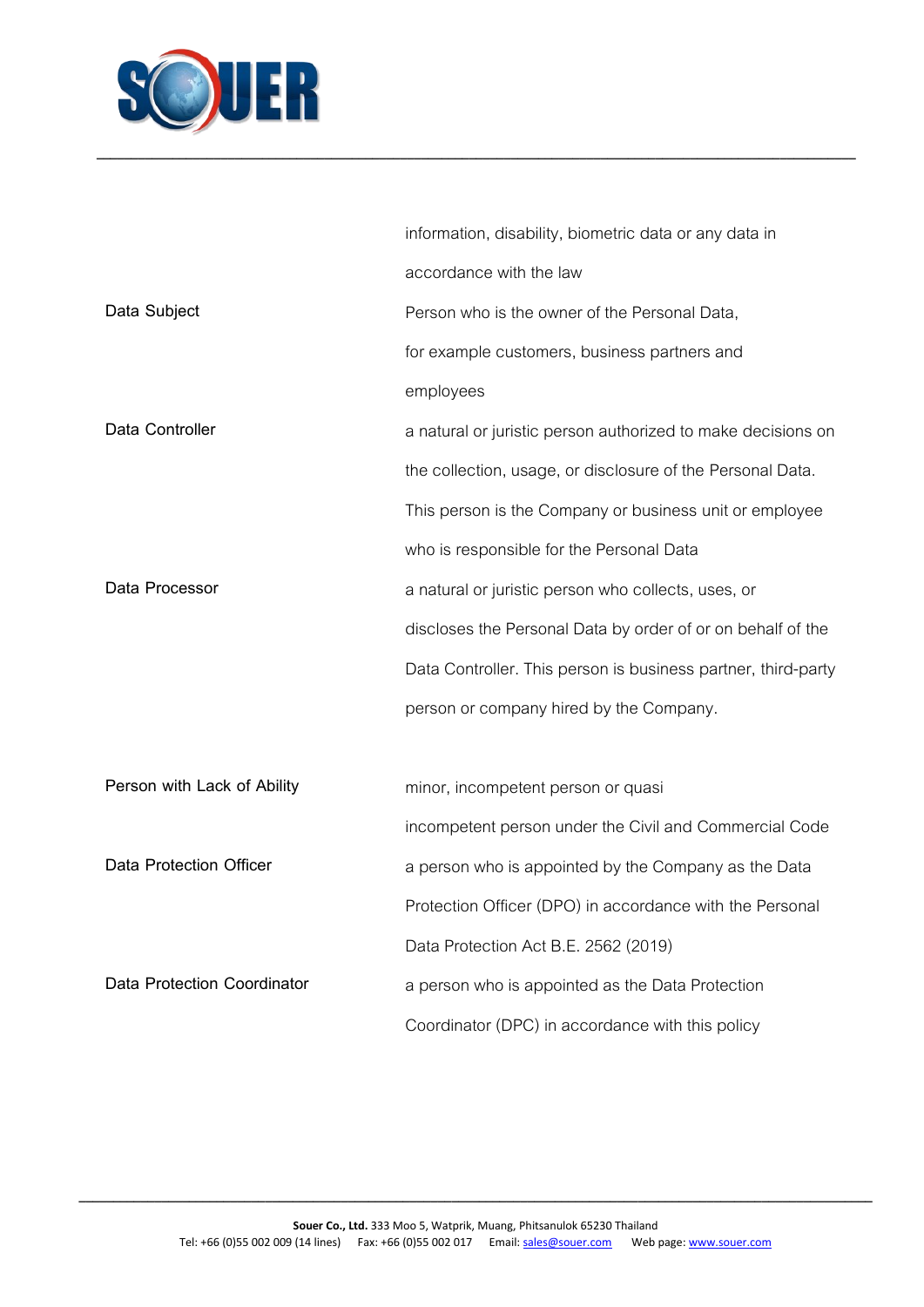

## **5. Personal Data Protection**

## **5.1 Collection of Personal Data**

Collection of Personal Data shall be conducted in accordance with the purpose and shall be limited to the extent necessary in relation to the purpose or direct benefits based on the purpose of the collection. The Data Subject shall be informed the following details

**\_\_\_\_\_\_\_\_\_\_\_\_\_\_\_\_\_\_\_\_\_\_\_\_\_\_\_\_\_\_\_\_\_\_\_\_\_\_\_\_\_\_\_\_\_\_\_\_\_\_\_\_\_\_\_\_\_\_\_\_\_\_\_\_\_\_\_\_\_\_\_\_\_\_\_\_\_\_\_\_\_\_\_\_\_\_\_\_\_\_\_\_\_\_\_\_\_\_\_\_\_\_\_\_\_\_\_\_\_\_**

prior to or at the time of such collection;

- 1) Purpose of the collection
- 2) Retention period
- 3) Categories of persons or entities to whom the collected Personal Data may be disclosed
- 4) Information or contact details of the Company
- 5) Rights of Data Subject
- 6) Impacts in case that the Personal Data are not provided for compliance with a law or a contract

The Personal Data shall not be collected without the consent of the Data Subject, unless;

- a) it is for the purpose relating to public interest, research, statistics, or in compliance with the law;
- b) it is for preventing or suppressing a danger to a Person's life, body or health;
- c) it is necessary for the performance of a contract, or in order to take steps at the request of the Data Subject prior to entering into a contract;
- d) it is necessary for the performance of a task carried out in the public interest, or for the exercising of official authority, or for legitimate interests of the Data Controller or any other Persons or juristic persons other than the Data Controller, except where such interests are overridden by the fundamental rights of the Data Subject.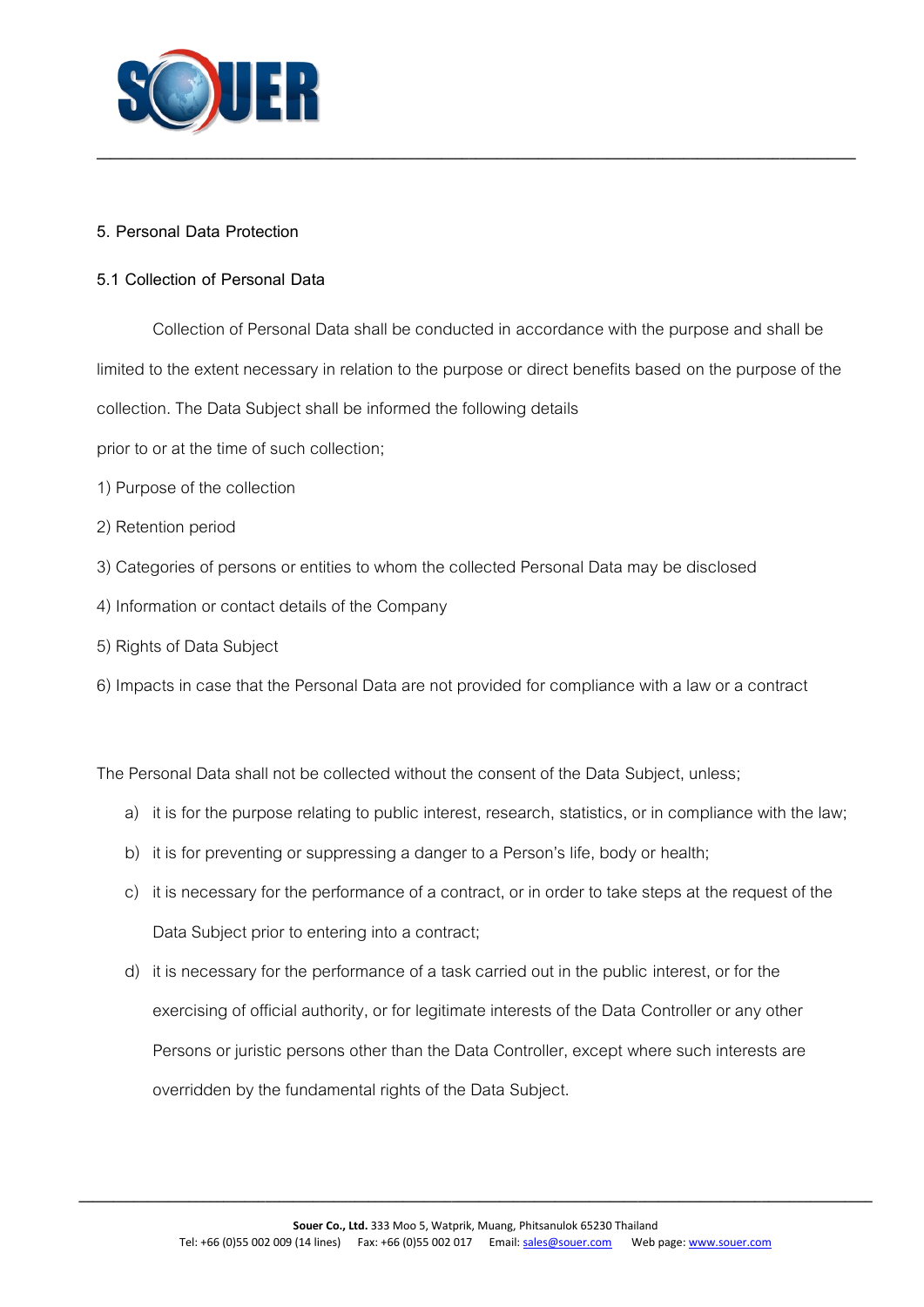

#### **5.2 Collection of Personal Data of Person with Lack of Ability**

In case of collection of Personal Data of a minor for any purposes he is unable to act alone in accordance with the Civil and Commercial Code, such act also requires consent of a person exercising parental power or his legal representative. In case that the minor is below the age of ten years, the consent must be obtained from a person exercising parental power or his legal representative. In case of collection of Personal Data of an incompetent person or a quasi-incompetent person, the consent must be obtained from his guardian, curator, or legal representative.

**\_\_\_\_\_\_\_\_\_\_\_\_\_\_\_\_\_\_\_\_\_\_\_\_\_\_\_\_\_\_\_\_\_\_\_\_\_\_\_\_\_\_\_\_\_\_\_\_\_\_\_\_\_\_\_\_\_\_\_\_\_\_\_\_\_\_\_\_\_\_\_\_\_\_\_\_\_\_\_\_\_\_\_\_\_\_\_\_\_\_\_\_\_\_\_\_\_\_\_\_\_\_\_\_\_\_\_\_\_\_**

## **5.3 Collection of Sensitive Data**

The Company shall not collect Sensitive Data, unless it is necessary and the Data Subject has given the consent explicitly, except the case that it is permitted to do so without the consent by the law.

## **5.4 Usage or Disclosure of Personal Data**

Usage or disclosure of Personal Data shall be conducted according to the purpose notified to the Data Subject prior to or at the time of such collection or shall be limited to the extent necessary in relation to direct benefits based on the purpose of the collection. It shall be conducted with the consent of the Data Subject, except the case that it is permitted to do so without the consent by the law, or in compliance with the law.

Any other Persons or juristic persons who obtain the Personal Data with the consent of the Data Subject, or the Data Processor shall use the Personal Data according to the purpose which the Data Subject has given the consent to the Company and the Person or juristic person has informed to the Company.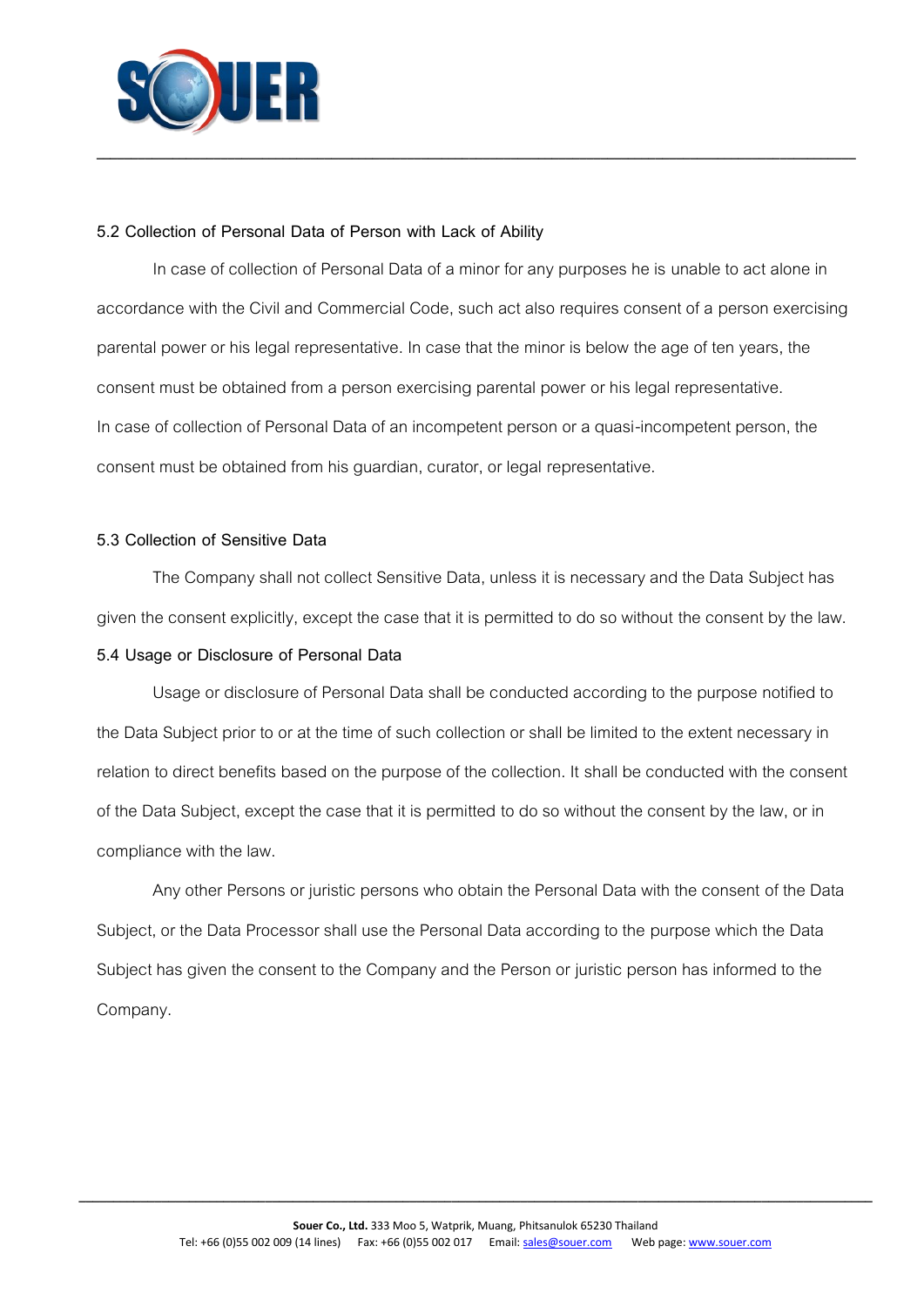

## **6. Quality of Personal Data**

Collected Personal Data must remain accurate, up-to-date, complete, and not misleading. The Data Subject shall be provided the access to make request or edit his own Personal Data.

**\_\_\_\_\_\_\_\_\_\_\_\_\_\_\_\_\_\_\_\_\_\_\_\_\_\_\_\_\_\_\_\_\_\_\_\_\_\_\_\_\_\_\_\_\_\_\_\_\_\_\_\_\_\_\_\_\_\_\_\_\_\_\_\_\_\_\_\_\_\_\_\_\_\_\_\_\_\_\_\_\_\_\_\_\_\_\_\_\_\_\_\_\_\_\_\_\_\_\_\_\_\_\_\_\_\_\_\_\_\_**

## **7. Role and Responsibility**

The Company strictly requires any employees or business units in relation to the Personal Data to realize the importance and take serious responsibility for the collection, usage or disclosure of Personal Data in accordance with the Company's Data Privacy Policy and guidelines. The Company designates the following persons or business units to oversee and monitor any business activities to ensure the compliance of the Company's Data Privacy Policy and the Personal Data Protection Act B.E. 2562 (2019).

#### **7.1 Data Controller**

7.1.1 To establish appropriate security measures of personal data protectionand regularly review them to ensure the effectiveness and keep up to date with latest technologies

7.1.2 To determine scope of processing Personal Data disclosed to any other Persons or juristic persons

7.1.3 To set up monitoring system for Personal Data processing in compliance with the law

7.1.4 To keep records relating to Personal Data in accordance with the law

7.1.5 To make agreement with Data Processor, any juristic persons or third party persons that in case of Personal Data disclosure to hired Data Processor, juristic persons or third-party persons, all of them must ensure security measures are in place, and collection, usage or disclosure of Personal Data is processed in accordance with this policy and the Personal Data Protection Act B.E. 2562 (2019).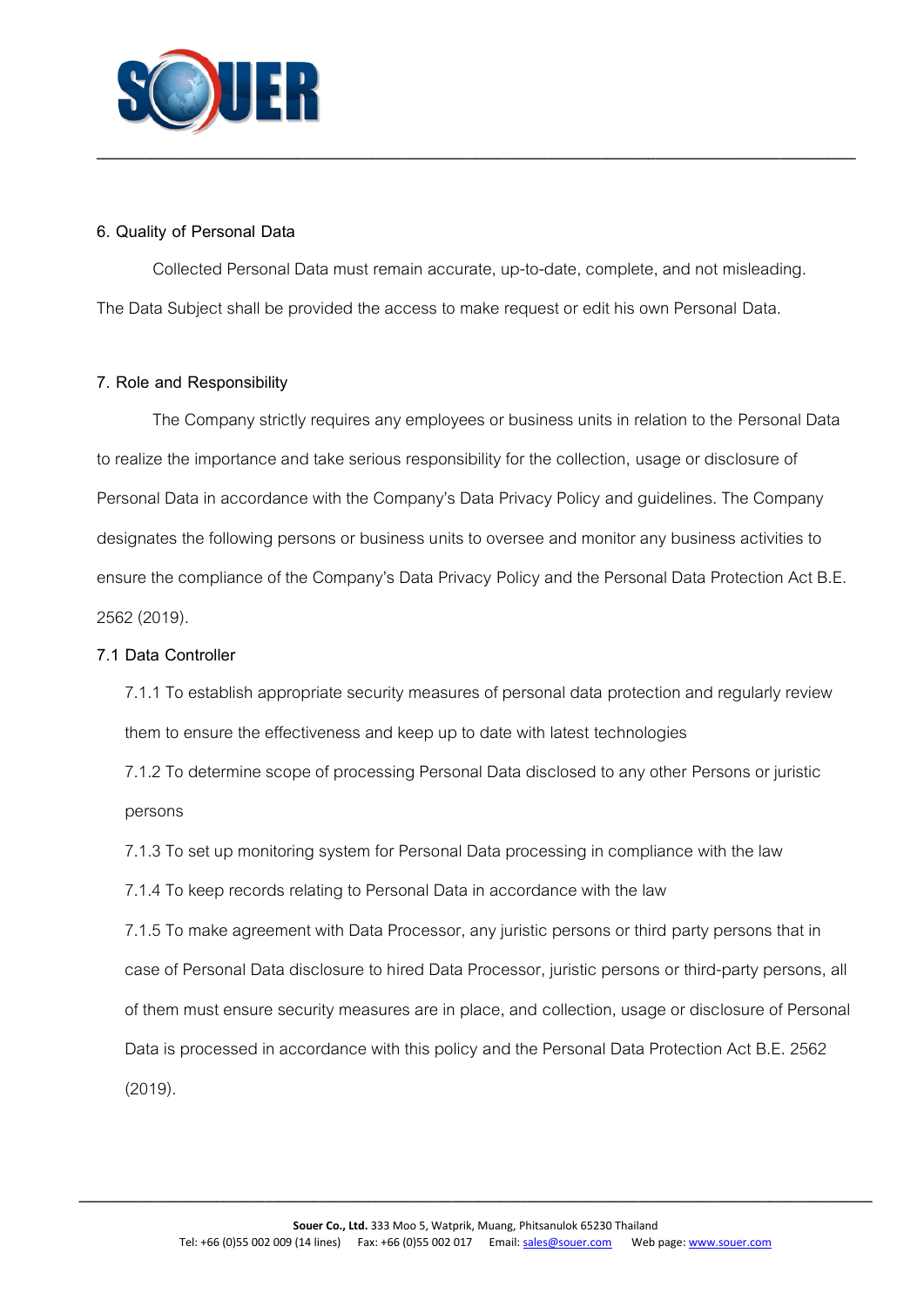

### **7.2 Data Processor**

7.2.1 To process collection, usage or disclosure of Personal Data by order of the Data Controller

**\_\_\_\_\_\_\_\_\_\_\_\_\_\_\_\_\_\_\_\_\_\_\_\_\_\_\_\_\_\_\_\_\_\_\_\_\_\_\_\_\_\_\_\_\_\_\_\_\_\_\_\_\_\_\_\_\_\_\_\_\_\_\_\_\_\_\_\_\_\_\_\_\_\_\_\_\_\_\_\_\_\_\_\_\_\_\_\_\_\_\_\_\_\_\_\_\_\_\_\_\_\_\_\_\_\_\_\_\_\_**

- 7.2.2 To set up appropriate security measures
- 7.2.3 To process and keep records of Personal Data processing activities

## **7.3 Data Protection Officer**

7.3.1 To give advice on personal data protection to the Company's

executives, employees and business partners

- 7.3.2 To monitor performance of the Data Controller and the Data Processor
- 7.3.3 To coordinate and cooperate with Office of the Personal Data Protection Commission in case

of issues on collection, usage or disclosure of Personal Data of the Companyand business partners

#### **7.4 Corporate Legal & Compliance Office**

7.4.1 To establish and review the Company's Data Privacy Policy including guidelines in

compliance with the law

7.4.2 To give legal consultation about the personal data protection law

7.4.3 To oversee any business units of the Company and business partners to ensure their

performance in accordance with the Company's Data Privacy Policy and guidelines

7.4.4 To report performance of any business units of the Company and business partners to the

Executive Committee

#### **7.5 Risk Management Office**

- 7.5.1 To assess risks and risk management plan of the Company's Personal Data processing
- 7.5.2 To report risk management to the Executive Committee

## **7.6 Internal Audit Office**

7.6.1 To audit performance of persons involved with Personal Data processing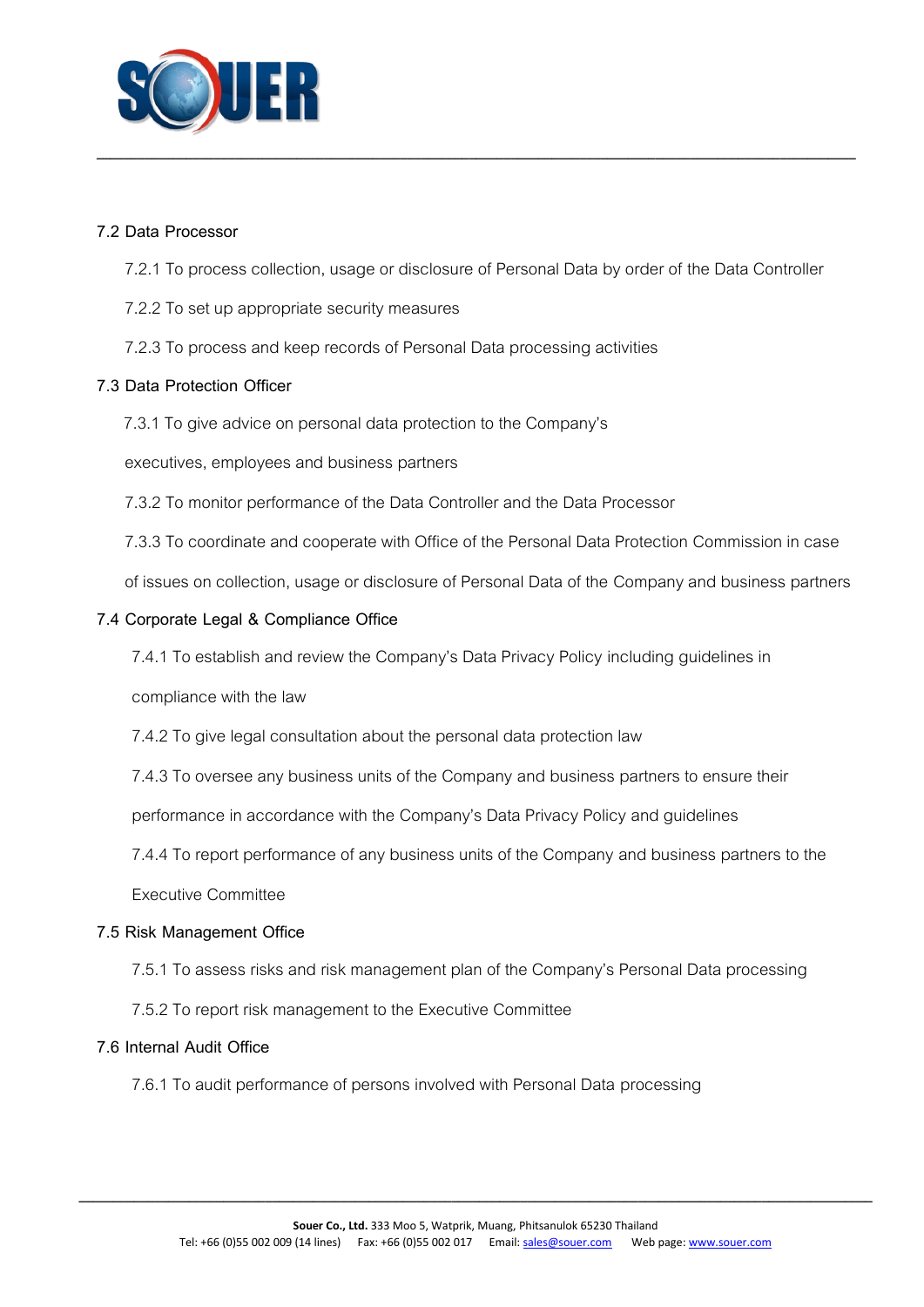

7.6.2 To verify and assess the efficiency of Personal Data Security System 7.6.3 To report the audit result to the Company's Audit Committee

#### **8. Security**

To ensure the personal data privacy and security, the Company establishes the measures as follows;

**\_\_\_\_\_\_\_\_\_\_\_\_\_\_\_\_\_\_\_\_\_\_\_\_\_\_\_\_\_\_\_\_\_\_\_\_\_\_\_\_\_\_\_\_\_\_\_\_\_\_\_\_\_\_\_\_\_\_\_\_\_\_\_\_\_\_\_\_\_\_\_\_\_\_\_\_\_\_\_\_\_\_\_\_\_\_\_\_\_\_\_\_\_\_\_\_\_\_\_\_\_\_\_\_\_\_\_\_\_\_**

8.1 Determine the right to access, use, disclose, or process Personal Data as well as identity verification procedures of any individuals who access or use the personal data. Establish security measures including review and assessment procedures in compliance with the Company's IT Policy.

8.2 To send or transfer the Personal Data to a foreign country, or collect the Personal Data in any databases of the service provider located in a foreign country. The destination country that collects such Personal Data shall have the personal data protection measures as good as or better than ones in this policy

8.3 In case of violation of the Company's security measures which may cause a Personal Data breach, the Company shall notify an incident to Office of the Personal Data Protection Commission within 72 hours after having become aware of it. If such Personal Data breach is likely to result in a risk to the rights and freedoms of the Data Subject, the Company shall also notify the Personal Data breach and the remedial measures to the Data Subject without delay. The Company shall not take any responsibilities in case that the Data Subject or any other persons who obtain the consent from the Data Subject fails to comply with the security measures due to his own intention, negligence, or ignorance and causes the Personal Data to be used by or disclosed to a third party or any other persons.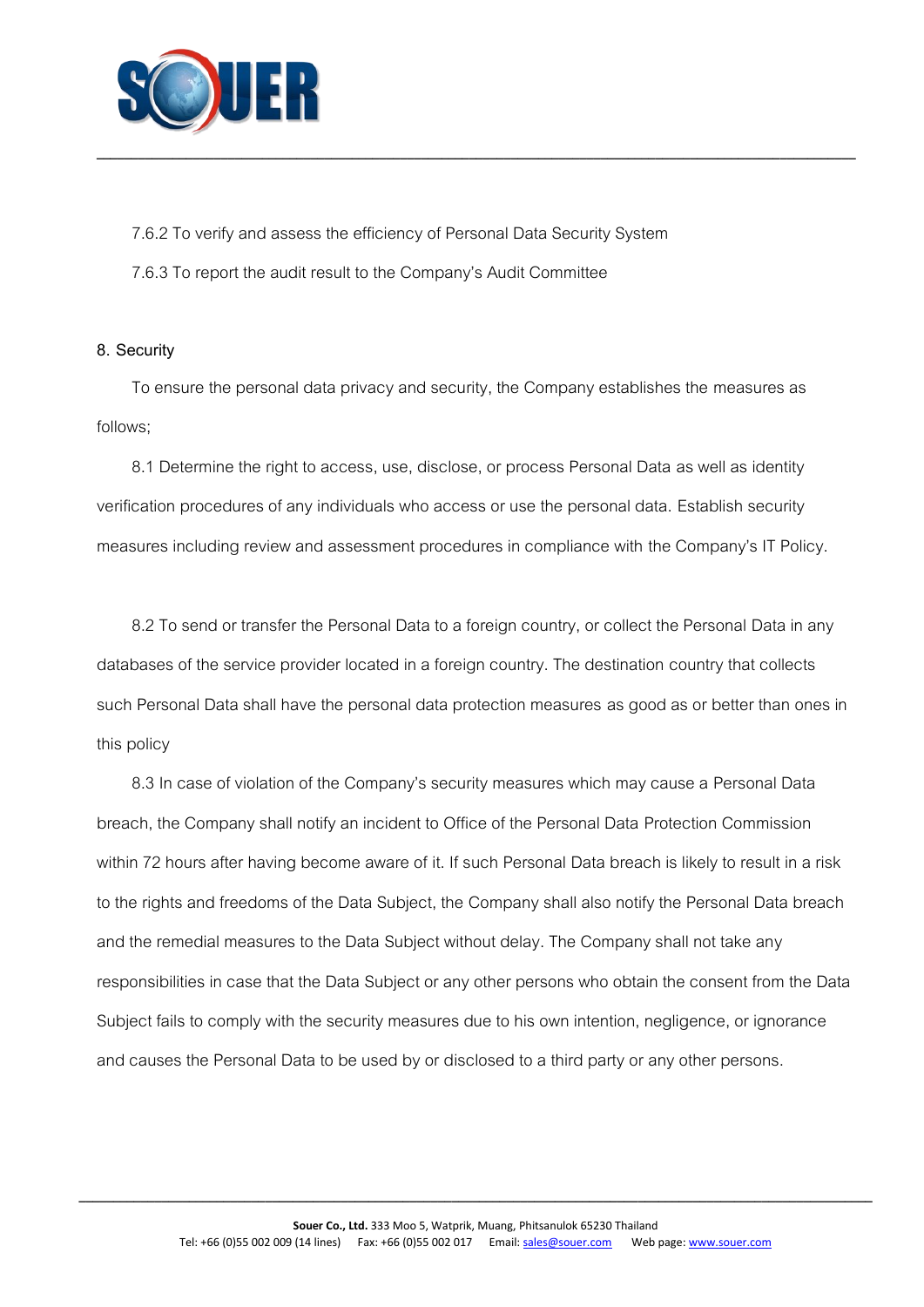

## **9. Rights of Data Subject**

The Data Subject shall have the rights regarding his Personal Data including to request access to, to obtain copy, to withdraw consent, to object to the collection, usage or disclosure, to erase or destroy or stop using, to update, to complain, to request to transfer to other Data Controllers, unless it is likely to impact other Persons' rights and freedoms, to perform for reasons of public interests or for compliance with the law, or to conduct research. Any actions shall be performed in compliance with the Personal Data Protection Act B.E. 2562 (2019).

**\_\_\_\_\_\_\_\_\_\_\_\_\_\_\_\_\_\_\_\_\_\_\_\_\_\_\_\_\_\_\_\_\_\_\_\_\_\_\_\_\_\_\_\_\_\_\_\_\_\_\_\_\_\_\_\_\_\_\_\_\_\_\_\_\_\_\_\_\_\_\_\_\_\_\_\_\_\_\_\_\_\_\_\_\_\_\_\_\_\_\_\_\_\_\_\_\_\_\_\_\_\_\_\_\_\_\_\_\_\_**

## **10. Complaint and Misconduct Report**

If it is suspected or believed that a personal data breach has occurred, complaint or misconduct report based on the rights of the Data Subject in accordance with this policy or the

Personal Data Protection Act B.E. 2562 (2019) can be notified to the Company as following contact details;

> **Data Protection Officer Souer Company Limited** Address: 333 Moo.5, Watprik, Muang, Phitsanulok 65230 Email: [namtip@souer.com](mailto:namtip@souer.com) **Call Center:** 055-002-009

## **11. Policy Review**

The Company shall review the Policy on at least an annual basis or in case of any changes in the law.